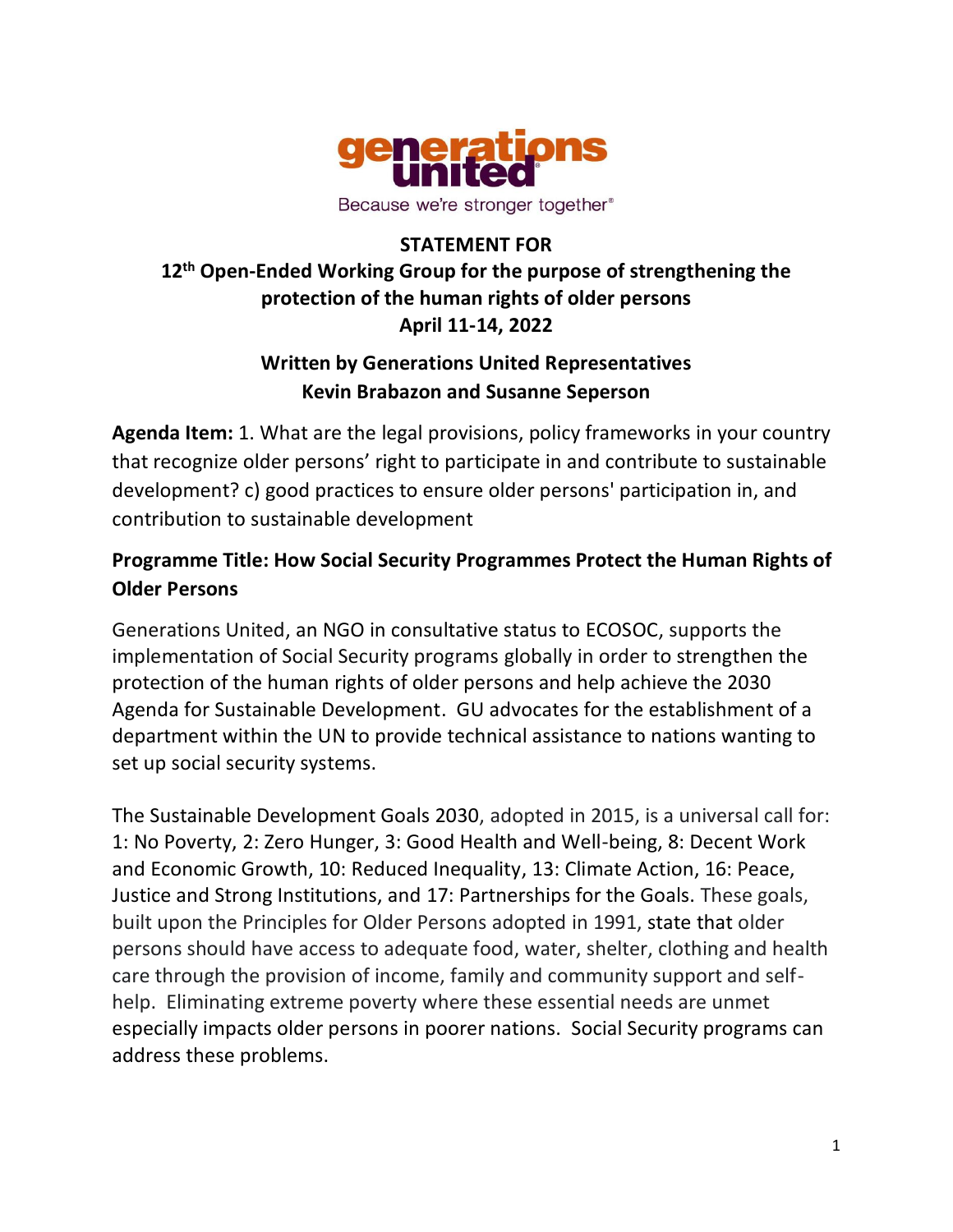According to a 2017-2019 World Social Protection Report, more than half of the global population, some four billion people, have no social security protection. Where social security programs are available, older persons, mainly women, who live longer and earn less than men, and are more likely to engage in unpaid labor as caregivers, receive lower social security pensions and are generally poorer.

Yet, Social Security systems have had a tremendous impact globally, particularly impacting the epicenters of poverty, i.e., the elderly, people with disabilities, and children. Social Security Systems have also been remarkably resilient to macroenvironment challenges and not one country that has implemented a system has ever abandoned it.

Social security programs help alleviate poverty for several reasons. It is an inherently popular and effective intergenerational policy which contributes toward social integration that improves the lives of the recipients and their families. It strengthens society by visibly demonstrating the shared beliefs and core values espoused by religions (Confucianism, Judeo-Christian biblical scripture) and philosophies (Utilitarianism and social contract theory) which link people together.

Social Security systems stimulate the economy in two ways: (1) the rapid influx of funds when the program begins; (2) the effects of the circulation of money after it enters a community. Once the Social Security recipient purchases something in the community, the currency moves on to someone else, who then may purchase something from another merchant, i.e., the money circulates. As it changes hands, one unit of currency creates two to three units of economic activity. A third area of positive economic activity emerges from Social Security systems: the Social Security Trust Fund grows to build reserves for the system. Governments typically borrow these funds and issue government bonds that provide dividends for the Trust Fund. If used wisely, many of the SDGs can be impacted and extreme poverty can be eliminated.

This proposal was first presented during the 57<sup>th</sup> Commission on Social Development – convened by Generations United and sponsored by the Permanent Mission of Argentina – and developed with the purpose of handling negative macro-environment challenges like the Great Recession but applies equally to post-COVID-19 challenges. Currencies of many countries have already